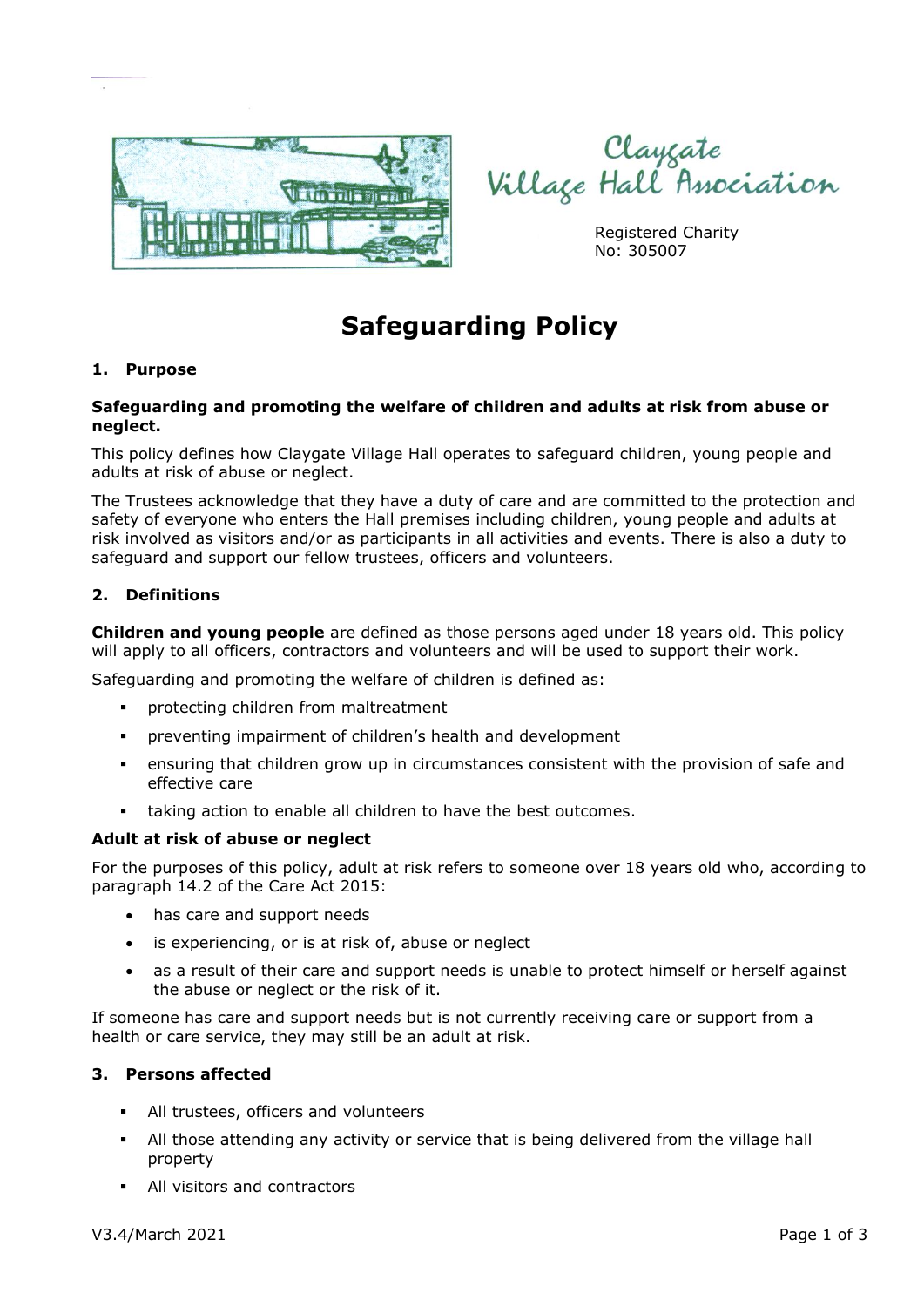## **4. Policy principles**

There can be no excuses for not taking all reasonable action to protect adults at risk of abuse, exploitation, radicalisation, and mistreatment. All citizens of the United Kingdom have their rights enshrined within the Human Rights Act 1998. People who are eligible to receive health and community care services may be additionally vulnerable to the violation of these rights by reason of disability, impairment, age, or illness.

Claygate Village Hall charity has a zero-tolerance approach to abuse.

Claygate Village Hall charity recognises that under the Care Act 2014, it has a duty for the care and protection of adults who are at risk of abuse. It also recognises its responsibilities for the safety and care of children under the Children Act 1989 and 2004.

Claygate Village Hall charity is committed to promoting wellbeing, harm prevention and to responding effectively if concerns are raised.

Claygate Village Hall charity is aware of the work of the local safeguarding Board/Partnership and other support organisations on the development and implementation of procedures for the protection of adults vulnerable from abuse. The policy is about stopping abuse where it is happening and preventing abuse where there is a risk that it may occur.

Claygate Village Hall charity is committed to the following principles:

- The welfare of the child, young person or adult at risk is paramount
- All children, young people and adults at risk have the right to protection from abuse
- Safeguarding is everyone's responsibility: for services to be effective each professional and organisation should play their full part; and
- All suspicions and allegations of abuse must be properly reported to the relevant internal and external authorities and dealt with swiftly and appropriately.

#### **Appendix A contains contact details for relevant referral and support organisations.**

#### **5. Procedures**

- a. All members of the committee will have signed the Declaration form for trustees which includes a declaration that they have no convictions in relation to abuse.
- b. All Trustees and members of the Management Committee will familiarise themselves with safeguarding responsibilities, undertake training on safeguarding issues including whistleblowing when it is available **and** ensure that they understand the principles set out in this policy at 3 above.
- c. All Trustees and members of the Management Committee will work together to promote a culture that enables issues about safeguarding and promoting welfare to be addressed.
- d. No Trustees, members of the Management Committee, or other volunteers will have unsupervised access to children or adults at risk unless appropriately vetted and trained in safeguarding issues.
- e. The Trustees will follow safe recruitment practices.
- f. A Trustee will be nominated to be responsible for child and adult at risk safeguarding matters. This person will have responsibility for reporting concerns that arise, as a matter of urgency, to the relevant safeguarding agency.

The named person is **Stephen Fleming** until **31st March 2022**

g. All suspicions or allegations of abuse against a child or adult at risk will be taken seriously and dealt with speedily and appropriately. The appointed person will know who to contact and where to go for support and advice in relation to an allegation a concern about the quality of care or practice or a complaint. An allegation may relate to a person who works with children or adult at risk who has: